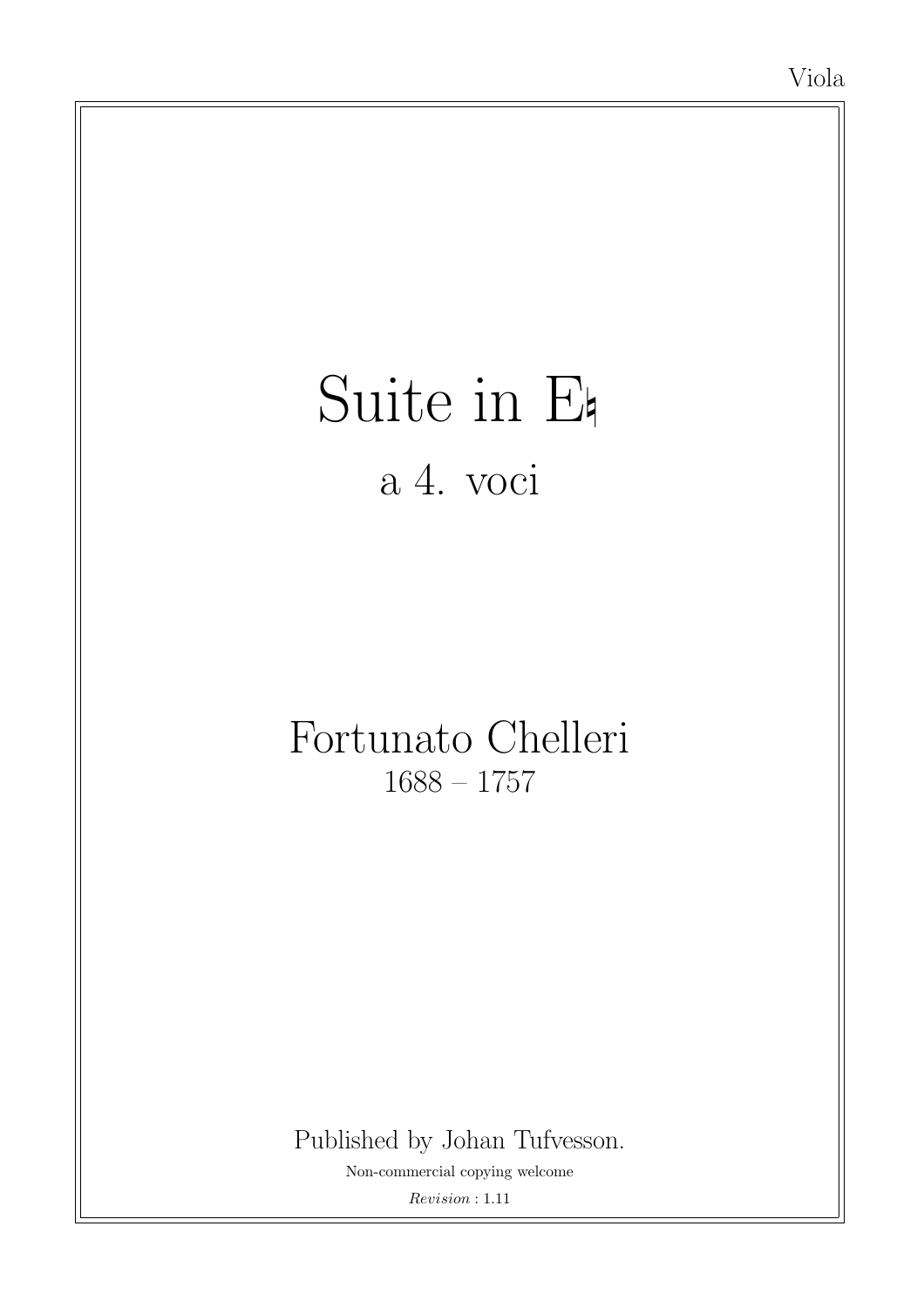**Ouverture** 



Revision : 1.11

c 1999 Johan Tufvesson Non-commercial copying welcome http://www.lysator.liu.se/runeberg/

Viola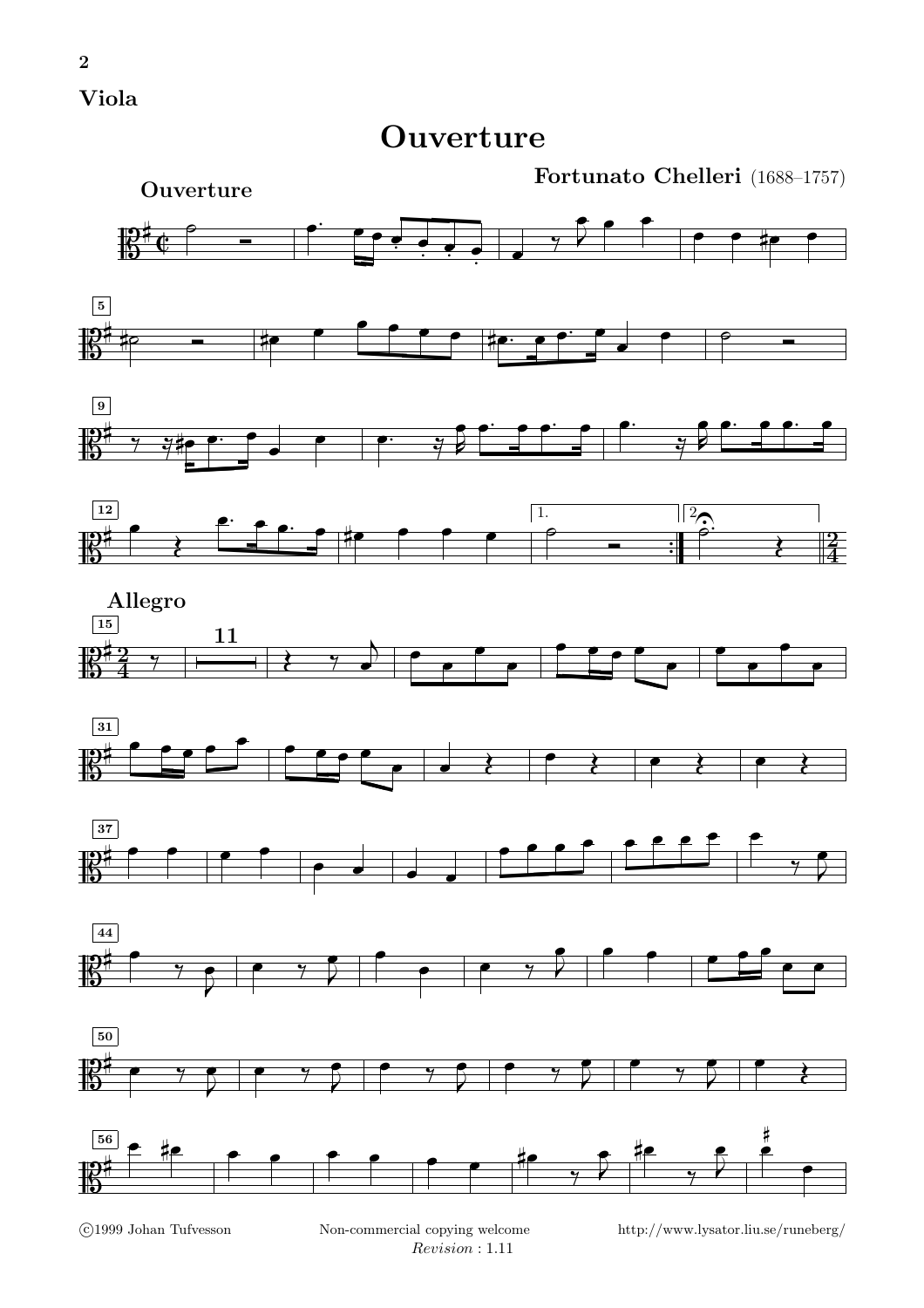





















3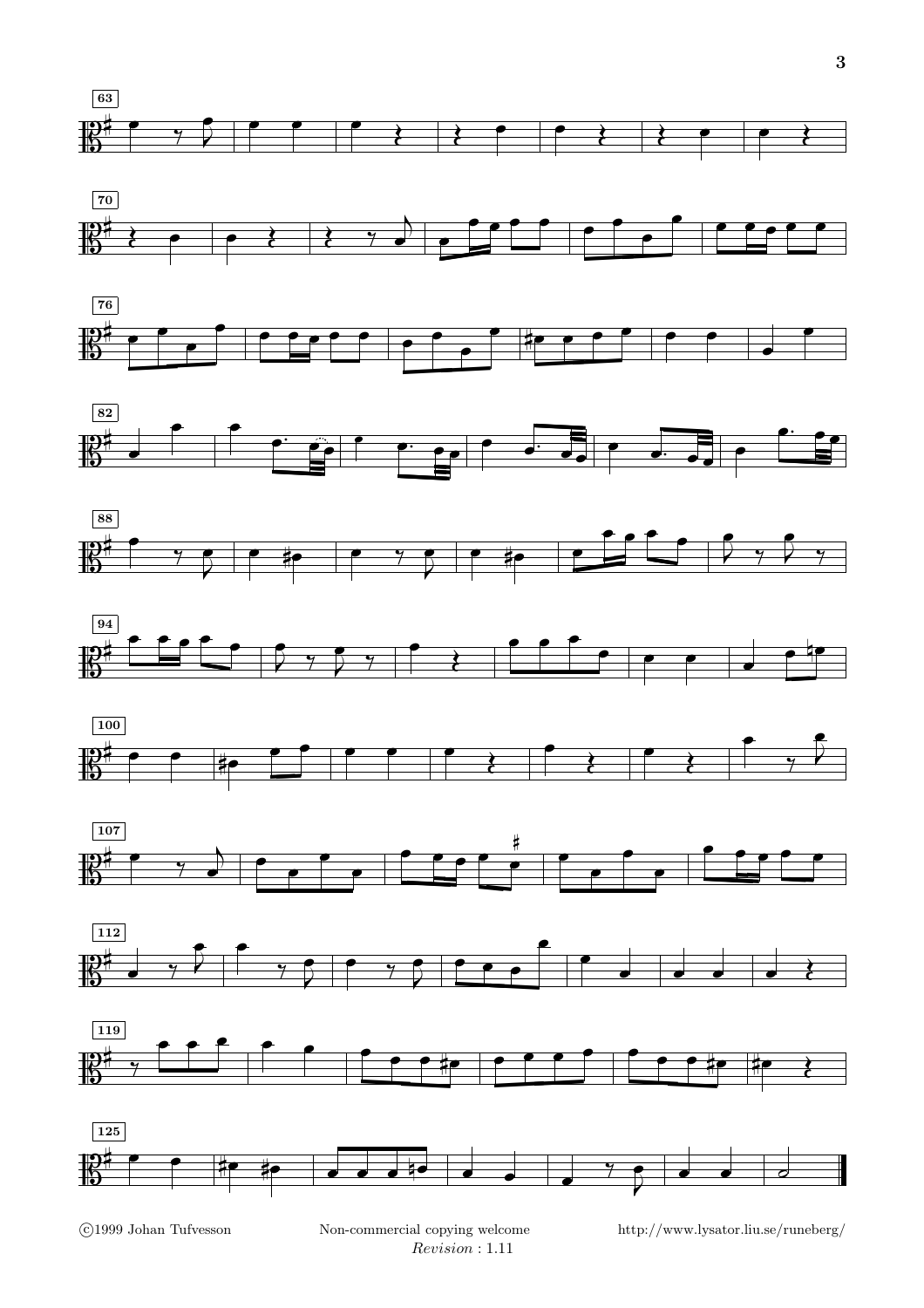Andante

4













Lamento









 c 1999 Johan Tufvesson Non-commercial copying welcome http://www.lysator.liu.se/runeberg/ Revision : 1.11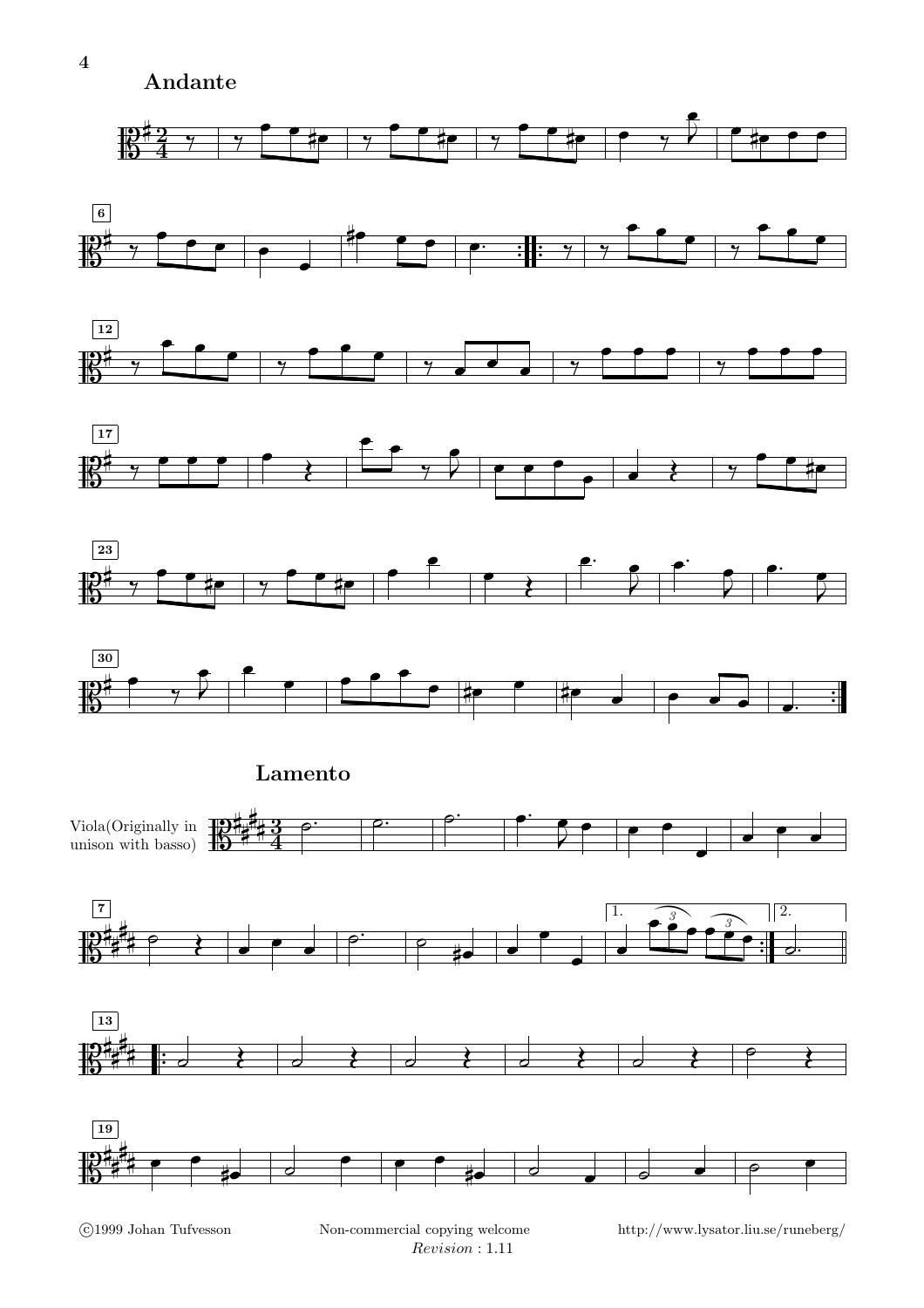